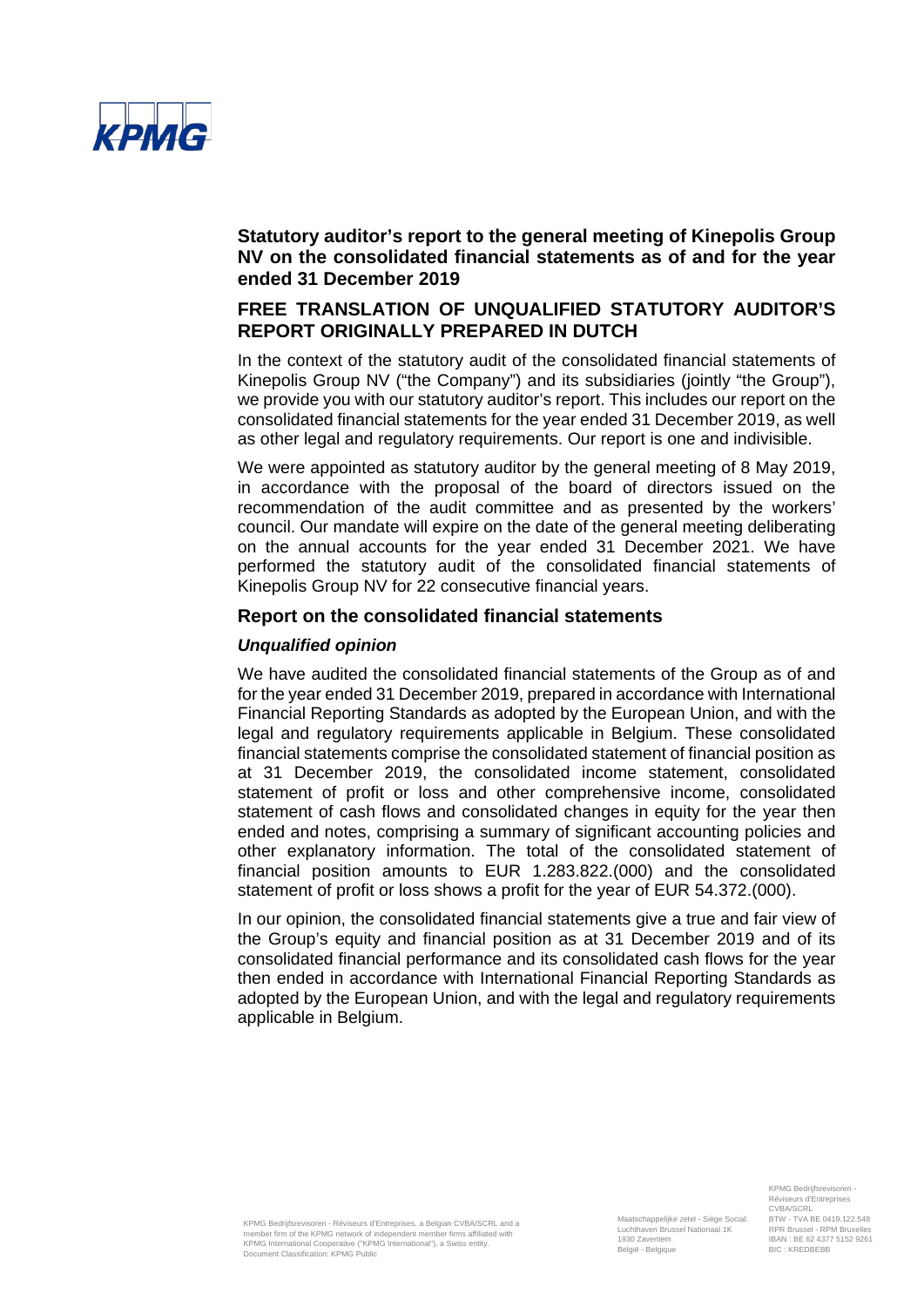

## *Basis for our unqualified opinion*

We conducted our audit in accordance with International Standards on Auditing ("ISAs") as adopted in Belgium. In addition, we have applied the ISAs as issued by the IAASB applicable for the current accounting year while these have not been adopted in Belgium yet. Our responsibilities under those standards are further described in the "Statutory auditors' responsibility for the audit of the consolidated financial statements" section of our report. We have complied with the ethical requirements that are relevant to our audit of the consolidated financial statements in Belgium, including the independence requirements.

We have obtained from the board of directors and the Company's officials the explanations and information necessary for performing our audit.

We believe that the audit evidence we have obtained is sufficient and appropriate to provide a basis for our opinion.

## *Emphasis of matter – Corona - COVID-19 Pandemic*

We draw attention to note 30 'Subsequent events' to the consolidated financial statements where the board of directors describes the impact of the Corona - COVID-19 pandemic on the operating profit of the Group as well as the measures taken by the Group .

Our opinion is not modified in respect of this matter.

#### *Key audit matters*

Key audit matters are those matters that, in our professional judgement, were of most significance in our audit of the consolidated financial statements of the current period. These matters were addressed in the context of our audit of the consolidated financial statements as a whole, and in forming our opinion thereon, and we do not provide a separate opinion on these matters.

*Impairment of intangible assets, property, plant and equipment, right-of-use assets and goodwill*

We refer to note 10 section 'Goodwill and business combinations' of the consolidated financial statements.

— *Description*

As set out in Note 10, 'Goodwill and business combinations', the Group performed an impairment assessment over intangible assets, property, plant and equipment ("PPE"), right-of-use assets and goodwill. This assessment was performed for each of the smallest groups of assets that generate largely independent cash flows (the cash-generating unit or "CGU"). The Group has defined a CGU as the country. The Group determined the recoverable value of a CGU as the higher of its value in use ("VIU") which is based on estimated future cash flows and its fair value less costs to sell as determined by an external valuation expert.

Intangible assets, property, plant and equipment ('PPE'), right-of-use assets and goodwill represent 87% of the Group's total assets as of December 31, 2019. Determining the amount of impairment losses, if any, to be recorded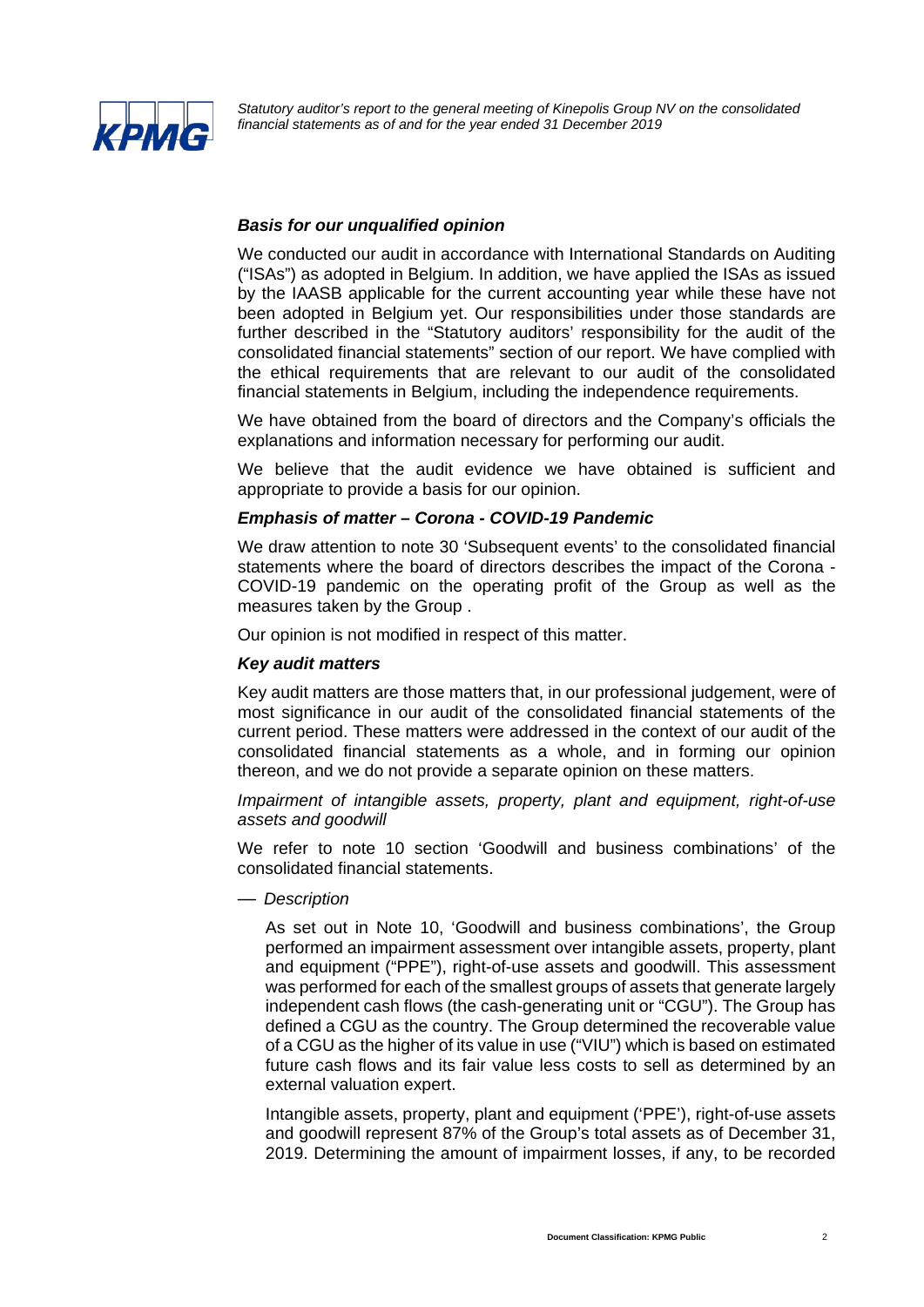

requires the Group to exercise significant judgment and make important assumptions, particularly in relation to

- the determination of the Group's CGUs;
- the estimation of a CGU's value-in-use, including the estimation of future cash flows and the applicable discount rates.
- *Our audit procedures*

With the assistance of our valuation specialists, we performed the following audit procedures:

- we assessed the competence, capabilities and objectivity of the external valuation expert engaged by management
- we evaluated the appropriateness of the accounting treatment used by management based on the relevant accounting standard (IAS 36 Impairment of Assets)
- we challenged management's assessment of potential indicators of impairment of intangible assets, property, plant and equipment ('PPE'), right-of-use assets and goodwill based on our own expectations developed from our knowledge of the Group and our understanding of internal and external factors relevant to the Group, the Group's business and the industry in which the Group operates
- we challenged management's identification of CGUs with reference to our understanding of the Group's business and the requirements of the prevailing accounting standards
- where a CGU required testing, we challenged key inputs and data used in the valuation model such as forecasted revenues, operating costs, maintenance capital expenditure, and respective weighted average cost of capital based on our knowledge of the business and the cinema industry. We assessed the Group's historical ability to forecast cash flows, and challenged the reasonableness of current forecasts given the future strategy of the Group and our understanding of the Group's past performance
- we verified the mathematical accuracy of the discounted cash flow model
- we performed sensitivity analyses on the respective weighted average cost of capital and the forecasted cash flows used by the Group to assess what change thereto would result in a different conclusion being reached, and assessing whether there were any indications of management bias in the selection of these assumptions
- we assessed the appropriateness of the Group's disclosures in respect of impairment of intangible assets, property, plant and equipment ('PPE'), right-of-use assets and goodwill as included in Note 10 to the consolidated financial statements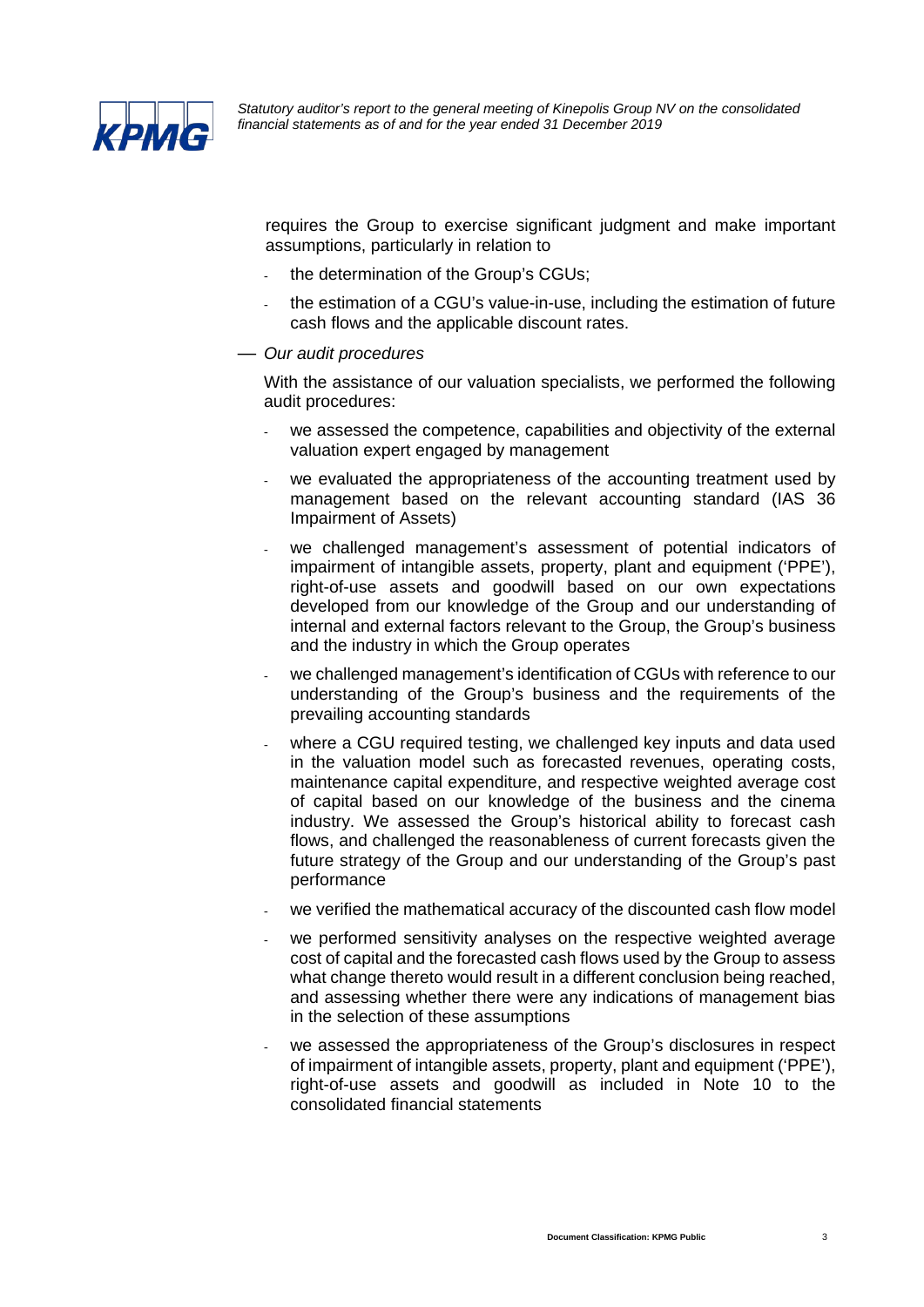

# *Acquisition MJR Digital Cinemas*

We refer to Note 10 section 'Goodwill and business combinations' of the consolidated financial statements.

— *Description*

As set out in Note 10, 'Goodwill and business combinations', the Group acquired MJR Digital Cinemas on 11 October, 2019 for a consideration of USD 154,0 MIO or EUR 138,8 MIO. The accounting for the acquisition of a business is complex and accounting standards require the Group to identify all assets and liabilities of the newly acquired business and estimate the fair value of each item.

The accounting for the business combination is a key audit matter due to:

- the significance of the transaction to the consolidated financial statements
- the judgement involved in the identification of assets and liabilities acquired and in the estimation of the fair value of each item
- *Our audit procedures*

With the assistance of our valuation specialists, we performed the following audit procedures:

- We inspected the Purchase and Sale Agreement and other relevant documents such as due diligence reports.
- We evaluated the appropriateness of the accounting treatment of the transaction and the related contracts based on the relevant accounting standards, in particular, the requirements of IFRS 3 Business Combinations and IFRS 10 Consolidated Financial Statements.
- We assessed the competence, objectivity and capabilities of the external experts engaged by management to determine the fair value of the assets acquired and liabilities assumed.
- We challenged the identification of the assets acquired and liabilities assumed as part of the business combination as well as the appropriateness of key assumptions used in the determination of the fair value of the assets and liabilities acquired and the methodology adopted by management and, by the experts engaged by management.
- We assessed the appropriateness of the Group's disclosures in respect of the acquisition of MJR Digital Cinemas as included in Note 10 to the consolidated financial statements.

#### *Board of directors' responsibilities for the preparation of the consolidated financial statements*

The board of directors is responsible for the preparation of these consolidated financial statements that give a true and fair view in accordance with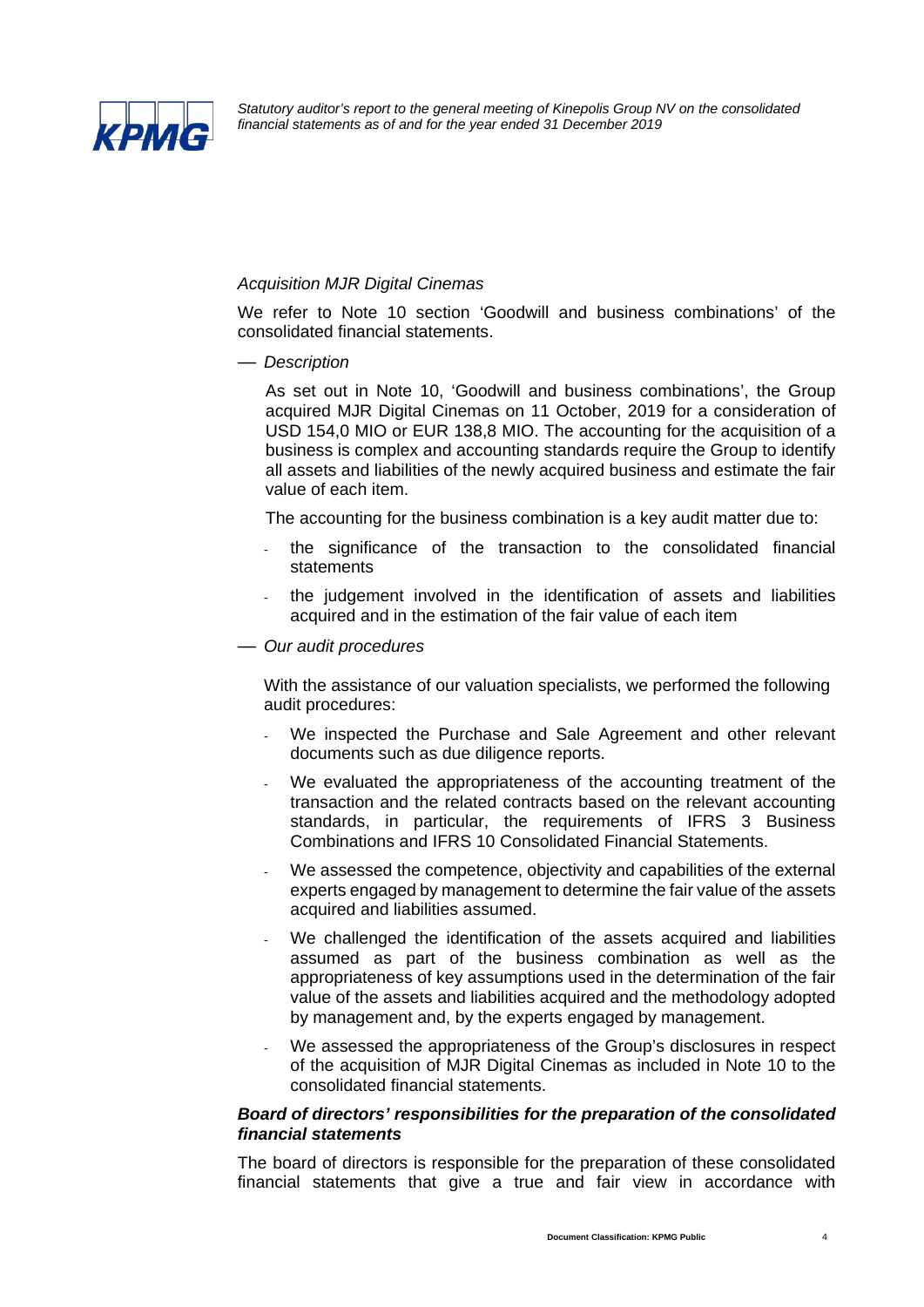

International Financial Reporting Standards as adopted by the European Union, and with the legal and regulatory requirements applicable in Belgium, and for such internal control as board of directors determines, is necessary to enable the preparation of consolidated financial statements that are free from material misstatement, whether due to fraud or error.

In preparing the consolidated financial statements, the board of directors is responsible for assessing the Group's ability to continue as a going concern, disclosing, as applicable, matters related to going concern and using the going concern basis of accounting unless the board of directors either intends to liquidate the Group or to cease operations, or has no realistic alternative but to do so.

#### *Statutory auditor's responsibilities for the audit of the consolidated financial statements*

Our objectives are to obtain reasonable assurance as to whether the consolidated financial statements as a whole are free from material misstatement, whether due to fraud or error, and to issue an auditor's report that includes our opinion. Reasonable assurance is a high level of assurance, but is not a guarantee that an audit conducted in accordance with ISAs will always detect a material misstatement when it exists. Misstatements can arise from fraud or error and are considered material if, individually or in the aggregate, they could reasonably be expected to influence the economic decisions of the users taken on the basis of these consolidated financial statements.

When performing our audit we comply with the legal, regulatory and professional requirements applicable to audits of the consolidated financial statements in Belgium. The scope of the statutory audit of the consolidated financial statements does not extend to providing assurance on the future viability of the Group nor on the efficiency or effectivity of how the board of directors has conducted or will conduct the business of the Group.

As part of an audit in accordance with ISAs, we exercise professional judgement and maintain professional skepticism throughout the audit. We also perform the following procedures:

- Identify and assess the risks of material misstatement of the consolidated financial statements, whether due to fraud or error, design and perform audit procedures responsive to those risks, and obtain audit evidence that is sufficient and appropriate to provide a basis for our opinion. The risk of not detecting a material misstatement resulting from fraud is higher than for one resulting from error, as fraud may involve collusion, forgery, intentional omissions, misrepresentations, or the override of internal control;
- Obtain an understanding of internal controls relevant to the audit in order to design audit procedures that are appropriate in the circumstances, but not for the purpose of expressing an opinion on the effectiveness of the Group's internal control;
- Evaluate the appropriateness of accounting policies used and the reasonableness of accounting estimates and related disclosures made by board of directors;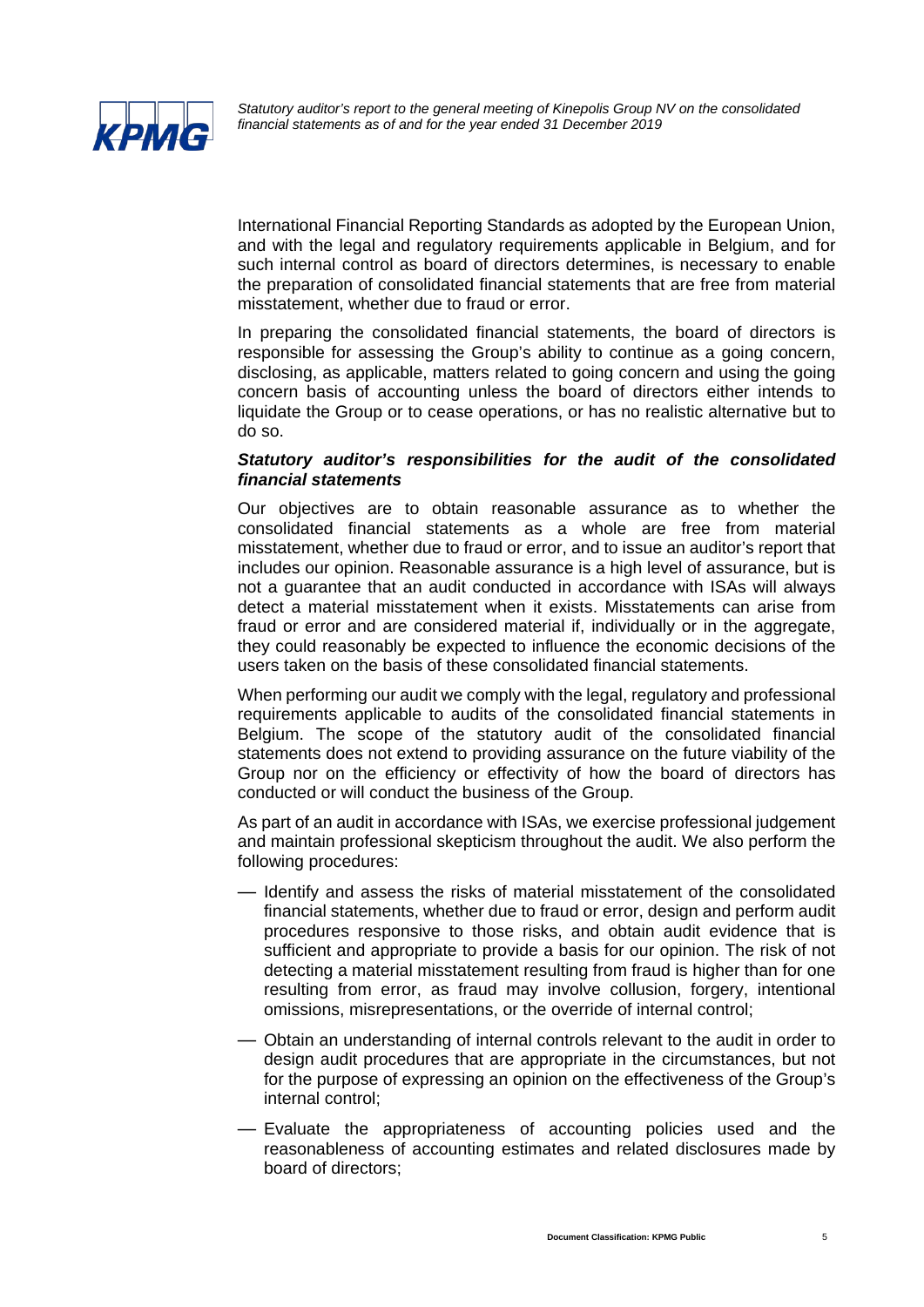

- Conclude on the appropriateness of board of directors' use of the going concern basis of accounting and, based on the audit evidence obtained, whether a material uncertainty exists related to events or conditions that may cast significant doubt on the Group's ability to continue as a going concern. If we conclude that a material uncertainty exists, we are required to draw attention in our auditors' report to the related disclosures in the consolidated financial statements or, if such disclosures are inadequate, to modify our opinion. Our conclusions are based on the audit evidence obtained up to the date of our auditors' report. However, future events or conditions may cause the Group to cease to continue as a going concern;
- Evaluate the overall presentation, structure and content of the consolidated financial statements, including the disclosures, and whether the consolidated financial statements represent the underlying transactions and events in a manner that achieves fair presentation;
- Obtain sufficient appropriate audit evidence regarding the financial information of the entities or business activities within the Group to express an opinion on the consolidated financial statements. We are responsible for the direction, supervision and performance of the group audit. We remain solely responsible for our audit opinion.

We communicate with the audit committee regarding, among other matters, the planned scope and timing of the audit and significant audit findings, including any significant deficiencies in internal control that we identify during our audit.

We also provide the audit committee with a statement that we have complied with relevant ethical requirements regarding independence, and to communicate with them all relationships and other matters that may reasonably be thought to bear on our independence, and where applicable, related safeguards.

For the matters communicated with the audit committee, we determine those matters that were of most significance in the audit of the consolidated financial statements of the current period and are therefore the key audit matters. We describe these matters in our auditor's report unless law or regulation precludes public disclosure about the matter.

## **Other legal and regulatory requirements**

## *Responsibilities of the Board of directors*

The board of directors is responsible for the preparation and the content of the board of directors' annual report on the consolidated financial statements, the statement of the non-financial information attached to the board of directors' annual report and the other information included in the annual report.

## *Statutory auditor's responsibilities*

In the context of our mandate and in accordance with the Belgian standard which is complementary to the International Standards on Auditing as applicable in Belgium, our responsibility is to verify, in all material respects, the board of directors' annual report on the consolidated financial statements, the statement of the non-financial information attached to the board of directors' annual report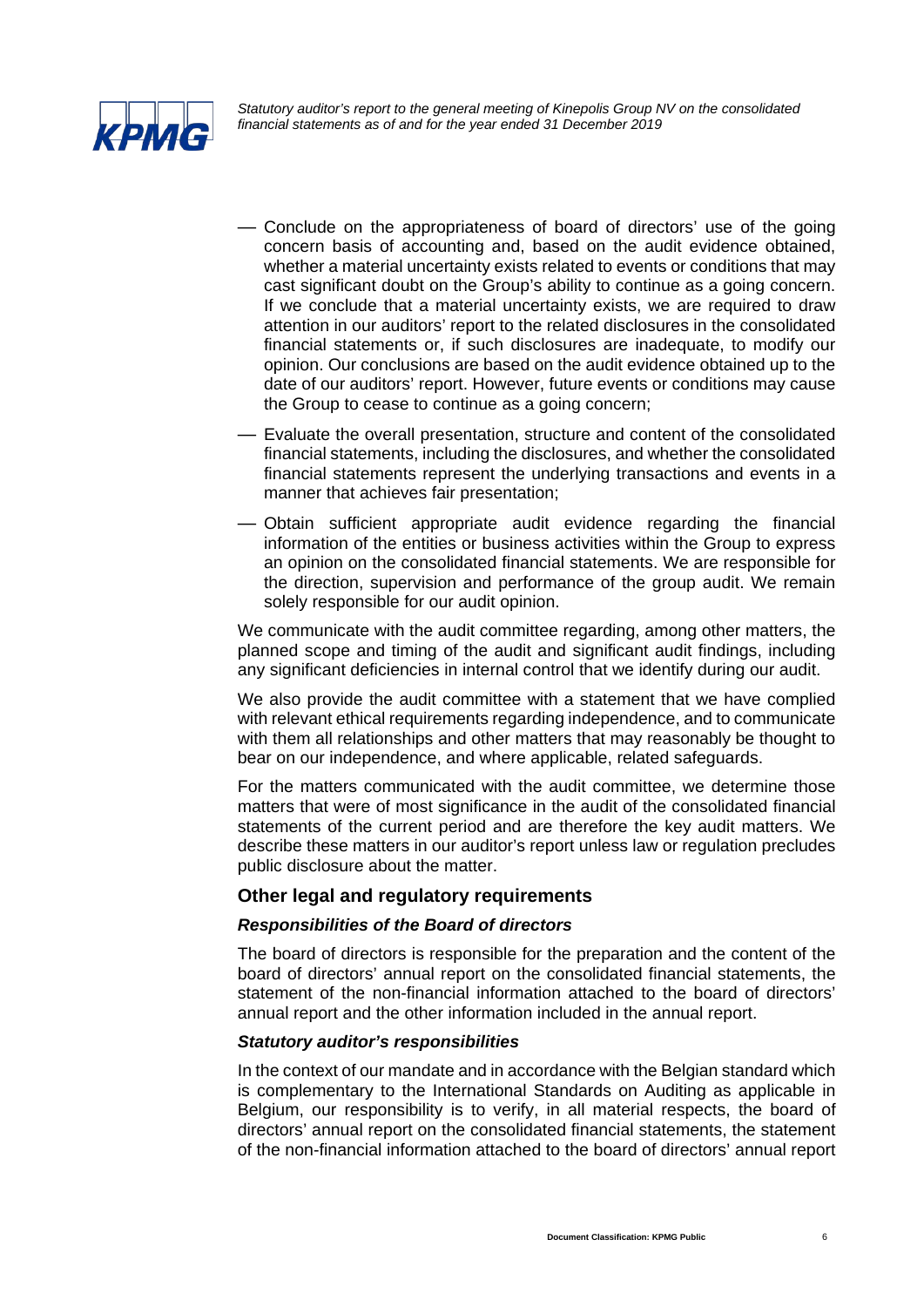

on the consolidated financial statements and the other information included in the annual report, and to report on these matters.

### *Aspects concerning the board of directors' annual report on the consolidated financial statements and other information included in the annual report*

Based on specific work performed on the board of directors' annual report on the consolidated financial statements, we are of the opinion that this report is consistent with the consolidated financial statements for the same period and has been prepared in accordance with article 3:32 of the Companies' and Associations' Code.

In the context of our audit of the consolidated financial statements, we are also responsible for considering, in particular based on the knowledge gained throughout the audit, whether the board of directors' annual report on the consolidated financial statements and other information included in the annual report:

- Part I Company Report
- Part III Financial report: Key figures and ratios and share information

contain material misstatements, or information that is incorrectly stated or misleading. In the context of the procedures carried out, we did not identify any material misstatements that we have to report to you.

The non-financial information required by article 3:32 §2 of the Companies' and Associations' Code has been included in a separate report attached to the board of directors' annual report on the consolidated financial statements, specifically Part II – Sustainability report of the annual report. This report on the non-financial information contains the information required by article 3:32 §2 of the Companies' and Associations' Code and is consistent with the consolidated financial statements for the same period. The Company has prepared this nonfinancial information based on ISO26000. In accordance with art  $3:80\,$  §1, 1<sup>st</sup> paragraph, 5° of the Companies' and Associations' Code, we do not comment on whether this non-financial information has been prepared in accordance with ISO26000 mentioned in the annual report on the consolidated financial statements.

#### *Information about the independence*

- Our audit firm and our network have not performed any engagement which is incompatible with the statutory audit of the consolidated accounts and our audit firm remained independent of the Group during the term of our mandate.
- The fees for the additional engagements which are compatible with the statutory audit referred to in article 3:65 of the Companies' and Associations' Code were correctly stated and disclosed in the notes to the consolidated financial statements.